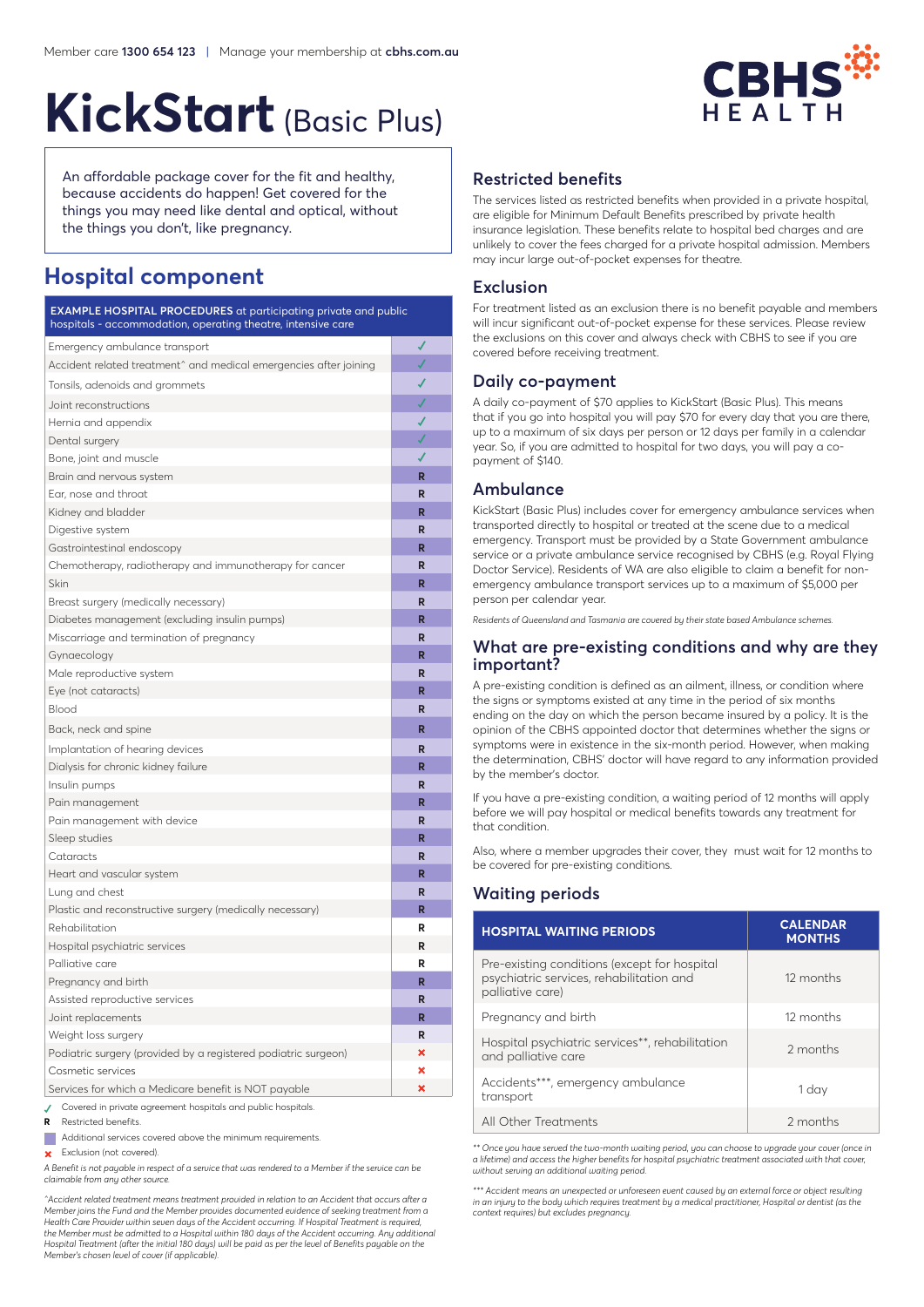# **Understanding your hospital component**

# **What's covered for included services?**

- **Accommodation** for overnight, same day and intensive care for private or shared room in agreement private and public hospitals
- **✓ Theatre and labour ward fees** covered in agreement private hospitals (excluding restricted services)
- **Medical expenses related to providers** for services while admitted in hospital e.g. fees from doctors, surgeons, anaesthetists, pathology, imaging etc. Covered for included services eligible for benefits from Medicare up to Medicare Benefits Schedule (MBS) fee. Members have their choice of doctor/surgeon in a public and private hospital. CBHS will cover the difference between the Medicare benefit and the MBS fee for services provided as an admitted patient to a hospital
- Access Gap Cover is where a provider chooses to participate under an arrangement with the fund. CBHS covers up to 100% of an agreed amount in excess of the MBS fee which reduces or eliminates your out-of-pocket medical expenses (i.e. surgeons, anaesthetists, pathology, imaging fees etc.)
- Surgically implanted prostheses to at least the minimum benefit specified in the prosthesis list issued under Private Health Insurance legislation
- **Pharmacy** covers most drugs related to the reason for your admission in agreement private hospitals
- **Emergency ambulance transport** for an accident or medical emergency by approved ambulance providers
- **Better Living Programs** information available at **cbhs.com.au/member-health/better-living-programs**
- **Hospital Substitute Treatment** information available at **cbhs.com.au/tools-and-support/Wellbeing-and-fitness/hospitalsubstitute-treatment**

# **What's not covered?**

- X No benefits are payable for hospital or medical treatment for excluded services
- $\mathsf{\times}\;$  If a member is admitted into a private hospital for restricted services, benefits are payable only at the minimum rate specified by law. These benefits may only provide a benefit similar to a public hospital shared room rate. These benefits may not be sufficient to cover admissions in a private hospital
- Nursing home type patient contribution, respite care or nursing home fees
- Take home/discharge drugs (non-PBS drugs may be eligible for benefits from your Extras cover)
- $\mathsf{\times}$  Services claimed over 24 months after the service date
- **X** Services provided in countries outside of Australia
- X Prostheses used for cosmetic procedures, where no Medicare benefit is payable
- ³ Ambulance transfers between hospitals (for residents in VIC, SA and NT)
- **X** MRI's when you are a non-admitted hospital patient
- **X** Fees raised by public hospitals that exceed Minimum Default
- X Benefits set by the Department of Health and Ageing for shared room accommodation

# **Adding a new baby to your membership**

When notifying CBHS of a new addition to your family you will need to provide your baby's full name, date of birth and gender.

If you have family cover, all waiting periods will be waived for your baby as long as you notify CBHS **within two calendar months of the birth**.

If you have singles cover, all waiting periods will be waived for your baby if you upgrade to family cover or sole-parent family cover **within two calendar months of the birth**. The upgrade must take effect the date your baby was born.

# **Going into hospital**

- Contact us to confirm what you are covered for and to check if any waiting periods apply
- Check if your hospital has an agreement with CBHS
- Obtain a quote from your treating doctor/surgeon

# **Access to private hospital**

CBHS holds agreements with an extensive range of Australian private hospitals and day surgeries. These agreements ensure hospital fees including bed fees, theatre and labour ward and intensive care fees are covered when admitted as a patient to hospital (subject to your level of cover).

For charges incurred in a non-agreement hospital members may only receive benefits similar to a public hospital shared room rate which can result in substantial out-of-pocket expenses. Should you choose a hospital that holds an agreement with CBHS, you reduce, if not eliminate, out-of-pocket expenses for hospital fees.

To check if your hospital holds an agreement, visit our website at **cbhs.com.au** or contact Member Care on **1300 654 123.**

# **Claiming your benefits**

#### **Non-admitted medical services**

Claims for medical services provided in a hospital, day surgery, private emergency facility or doctors rooms as a non-admitted patient must be submitted directly to Medicare only. These services include, but are not limited to imaging, blood tests (pathology) and specialist/doctor consultations.

#### **Hospital claims**

Hospitals will bill CBHS directly. If you are required to contribute to your admission (for example you have selected to pay a co-payment or excess and are admitted for a restricted or excluded service) you will be required to pay this directly to the hospital. Please check with the hospital whether you have to pay this upon admission or if they will bill you.

#### **Admitted hospital medical services\***

We pay up to 25% of the Medicare Benefits Schedule (MBS) fee, while Medicare pays the other 75%. If charges are more than the MBS fee, then a gap payment arises.

| <b>IMEDICARE BENEFITS SCHEDULE FEES</b> |                           |  |
|-----------------------------------------|---------------------------|--|
| 75% covered by Medicare                 | Up to 25% covered by CBHS |  |

Services that do not attract a benefit from Medicare will not incur any benefits. This means that you may face significant out-of-pocket expenses for both hospital and medical services.

- Doctors will give you an account for their services. Take this account to Medicare first
- Complete a Two-Way form in order for Medicare to forward your claim to CBHS for the Fund benefit to be paid

*\* A member will incur substantial out-of-pocket expenses if they are not entitled to Medicare benefits (i.e. Non-Australian Residents).*

## **Access Gap Cover**

Many people admitted to hospital as private patients can find themselves faced with out-of-pocket expenses, or 'gaps'.

Access Gap Cover (AGC) is a medical gap cover arrangement designed to minimise or eliminate out-of-pocket expenses for medical procedures conducted in hospitals or day surgery facilities as an admitted patient.

#### **Advantages of Access Gap Cover**

- As a patient, you will receive an estimate of doctors fees prior to your treatment
- Doctors may claim directly from CBHS on your behalf (including the Medicare benefit)
- No more Medicare queues

Go to **cbhs.com.au** for more information on Access Gap Cover or to search for Access Gap Cover participating doctors.

Doctors using Access Gap Cover will usually bill CBHS directly. CBHS claims the Medicare benefit on your behalf and sends payment, including the Medicare and Fund benefits, directly to your doctor. If your doctor sends the account to you, please forward it on to CBHS, clearly identifying it is to be claimed through Access Gap Cover. **Do not take accounts to Medicare first.**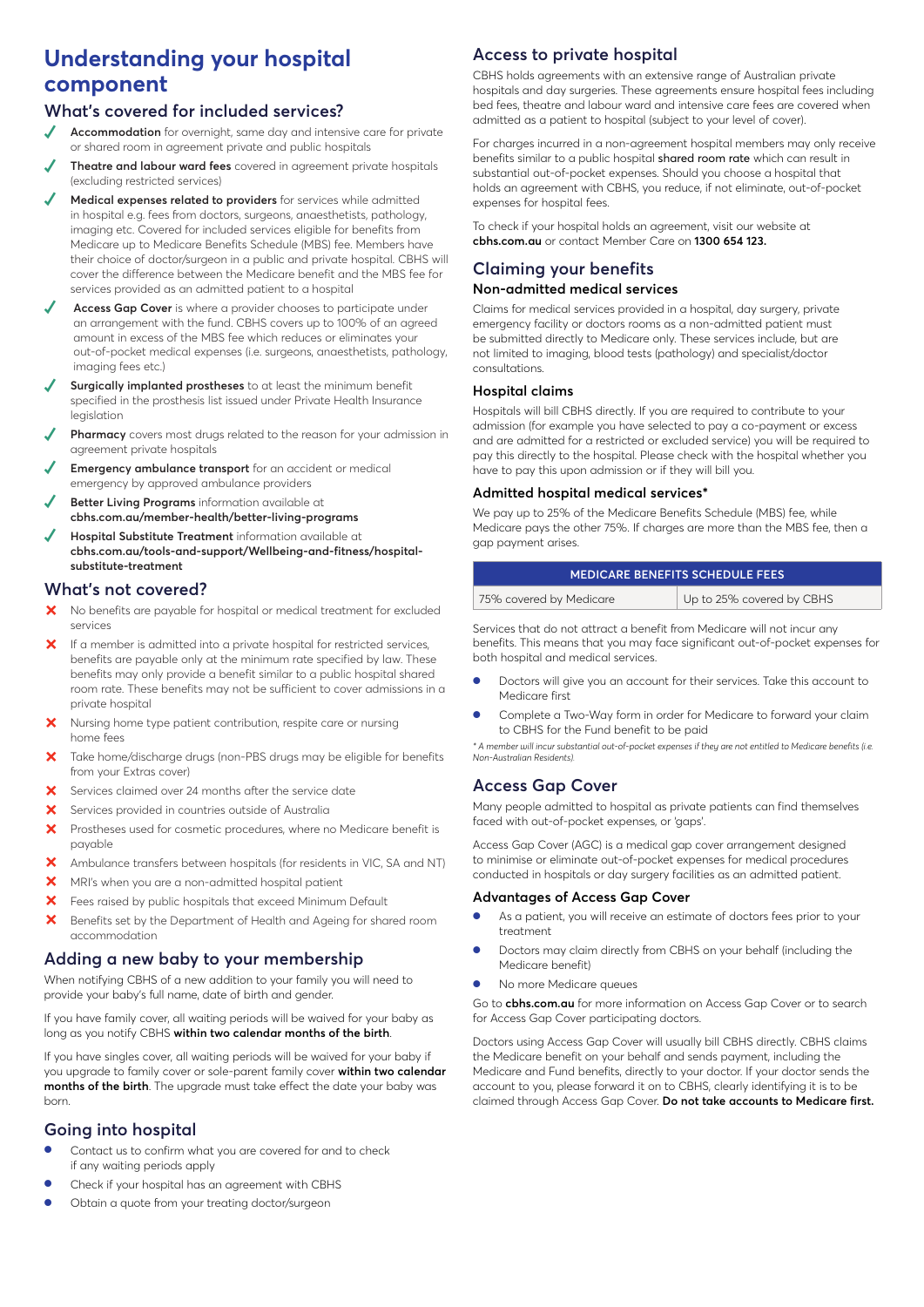| KickStart (Basic Plus) extras component                                                                                                                                                    | <b>WAITING</b><br><b>PERIODS</b> | <b>OVERALL</b><br><b>LIMITS</b> | <b>BENEFIT</b><br><b>PERIOD</b> |
|--------------------------------------------------------------------------------------------------------------------------------------------------------------------------------------------|----------------------------------|---------------------------------|---------------------------------|
| <b>DENTAL*</b>                                                                                                                                                                             |                                  |                                 |                                 |
| <b>Preventative Dental</b>                                                                                                                                                                 |                                  | Unlimited                       |                                 |
| <b>General Dental</b>                                                                                                                                                                      | 2 months                         |                                 | calendar year                   |
| <b>Major Dental</b>                                                                                                                                                                        |                                  |                                 |                                 |
| Periodontic (gum treatment)                                                                                                                                                                |                                  | \$675                           |                                 |
| Endodontic (root canal treatment)                                                                                                                                                          | 6 months                         |                                 | calendar year                   |
| <b>OPTICAL</b>                                                                                                                                                                             |                                  |                                 |                                 |
| Prescribed optical appliances                                                                                                                                                              | 6 months                         | \$230                           | calendar year                   |
| <b>THERAPIES</b>                                                                                                                                                                           |                                  |                                 |                                 |
| Physiotherapy                                                                                                                                                                              |                                  |                                 |                                 |
| Chiropractic                                                                                                                                                                               | 2 months                         | \$250                           |                                 |
| Osteopathy                                                                                                                                                                                 |                                  |                                 | calendar year                   |
| Clinical psychology                                                                                                                                                                        |                                  | \$250                           |                                 |
| Dietitian                                                                                                                                                                                  |                                  | \$100                           |                                 |
| <b>ALTERNATIVE THERAPIES</b>                                                                                                                                                               |                                  |                                 |                                 |
| Oriental therapies - Acupressure, Acupuncture, Chinese Herbal Medicine Consultation,<br>Chinese Massage, Traditional Chinese Medicine Consultation                                         | 2 months                         | \$200                           |                                 |
| Massage therapies - Deep Tissue Massage, Lymphatic Drainage, Myotherapy, Remedial<br>Massage, Sports Massage, Swedish Massage, Therapeutic Massage                                         |                                  |                                 | calendar year                   |
| <b>GENERAL HEALTH</b>                                                                                                                                                                      |                                  |                                 |                                 |
| Blood glucose accessories                                                                                                                                                                  | 2 months                         | \$100                           |                                 |
| Non-Pharmaceutical Benefits Scheme drugs requiring a prescription by law.<br>(100% less the current prescribed PBS co-payment for general patients up to the<br>maximum claimable benefit) |                                  | \$200                           | calendar year                   |

*\* Benefits are not payable for Do-It-Yourself (DIY) dentistry including whitening kits, aligners and occlusal splints. Please contact us to confirm whether a benefit is payable.*

# **Understanding your Extras component**

## **Covered for a great range of extras**

KickStart (Basic Plus) provides members a range of Extras limits suitable for the young and healthy. By selecting KickStart (Basic Plus), you are covered for common things like dental and optical and a range of therapies and general health benefits.

## **Benefit period**

Each group of services within Extras and Package covers have an overall limit on the amount you can claim. Most limits are based on per person per calendar year, unless otherwise stated in our Extras table.

Benefits which attract a three and five year period are entitled to have the benefit renewed on the same date which the service was performed respectively.

Benefits which attract a 'lifetime' period; lifetime means the period commencing on the date the member was first insured and ceases to be insured by CBHS (irrespective of any suspension of membership or other period without cover).

# **How do my extras benefits work?**

CBHS Extras benefits for KickStart (Basic Plus) are based on 100% of the cost the provider charges you, up to a maximum claimable amount (the set benefit per service) which is capped by an overall limit. See next page for detailed examples of maximum claimable amounts.

## **Waiting periods**

| <b>EXTRAS WAITING PERIODS</b>                               | <b>CALENDAR</b><br><b>MONTHS</b> |
|-------------------------------------------------------------|----------------------------------|
| Prescribed optical appliances, periodontics,<br>endodontics | 6 months                         |
| All other services                                          | 2 months                         |